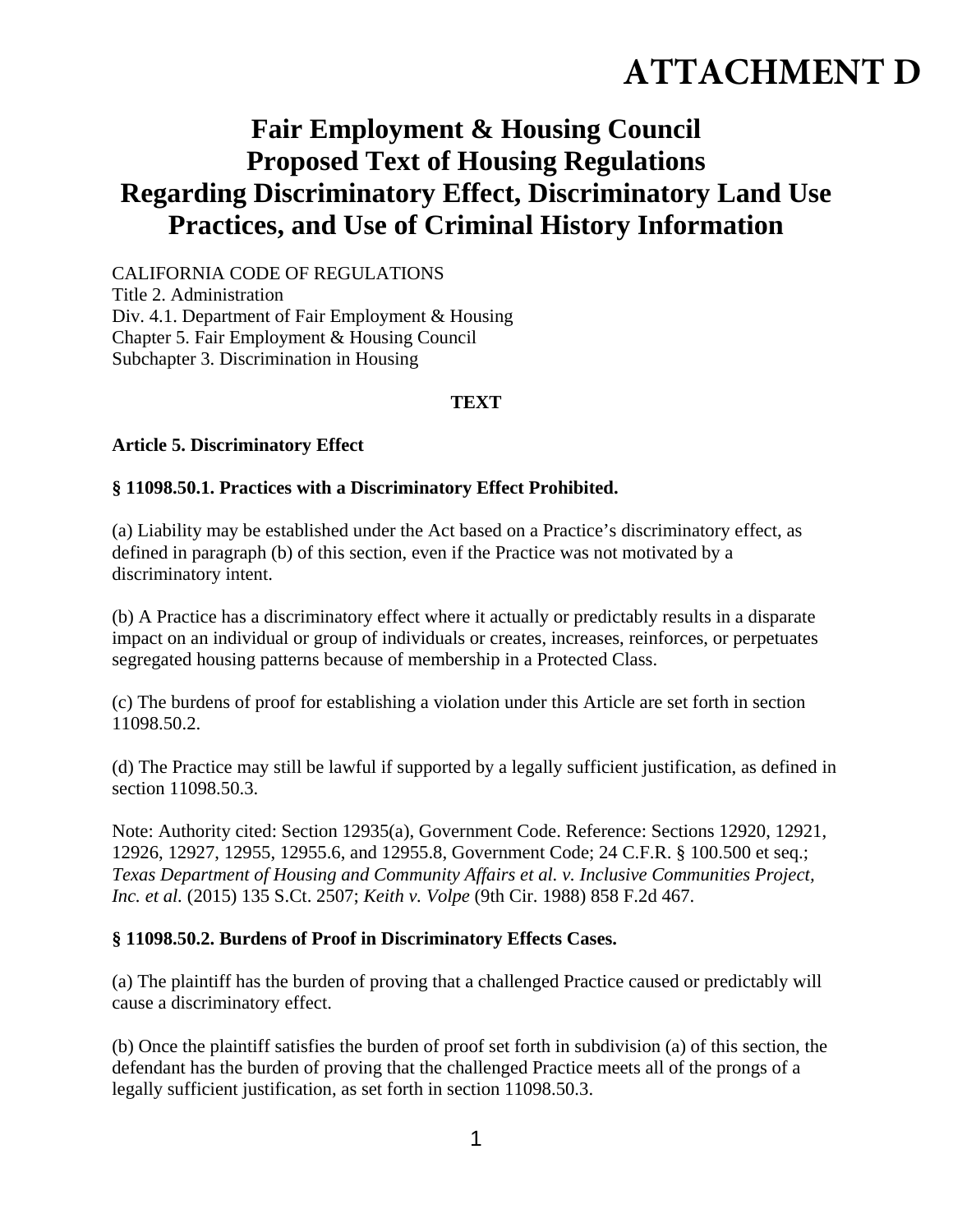Note: Authority cited: Section 12935(a), Government Code. Reference: Sections 12920, 12921, 12926, 12927, 12955, 12955.6, and 12955.8, Government Code; 42 U.S.C. § 3615; 24 C.F.R. § 100.500 et seq.; *Texas Department of Housing and Community Affairs et al. v. Inclusive Communities Project, Inc. et al.* (2015) 135 S.Ct. 2507; *DFEH v. Merribrook Apts.* (Nov. 9, 1988) No. 88-19 FEHC Precedential Decs. 1988-99*.*

#### **§ 11098.50.3. Legally Sufficient Justification.**

(a) A business establishment whose Practice has a discriminatory effect shall not be considered to have committed an unlawful housing Practice in violation of the Act if the business establishment can establish that:

(1) The Practice is necessary to the operation of the business;

(2) The Practice is necessary to effectively carry out the substantial, legitimate, nondiscriminatory business interest that it is alleged to serve; and

(3) The substantial, legitimate, nondiscriminatory business interest could not be served by another Practice that has a less discriminatory effect.

(b) In cases that do not involve a business establishment, the Person or Owner whose Practice has a discriminatory effect shall not be considered to have committed an unlawful housing Practice in violation of the Act if the Person or Owner can establish that:

(1) The challenged Practice is necessary to achieve a substantial, legitimate, nondiscriminatory purpose;

(2) The purpose is sufficiently compelling to override the discriminatory effect;

(3) The challenged Practice is necessary to effectively carry out the substantial, legitimate, nondiscriminatory purpose that it is alleged to serve; and

(4) The substantial, legitimate, nondiscriminatory purpose could not be served by another Practice that has a less discriminatory effect.

(c) A legally sufficient justification must be supported by evidence and may not be hypothetical or speculative.

(d) For purposes of this Article, the term "business establishment" shall have the same meaning as in section 51 of the Civil Code.

Note: Authority cited: Section 12935(a), Government Code. Reference: Sections 12920, 12921, 12926, 12927, 12955, 12955.6, and 12955.8, Government Code; 24 C.F.R. § 100.500 et seq.; *Texas Department of Housing and Community Affairs et al. v. Inclusive Communities Project, Inc. et al.* (2015) 135 S.Ct. 2507; *Keith v. Volpe* (9th Cir. 1988) 858 F.2d 467.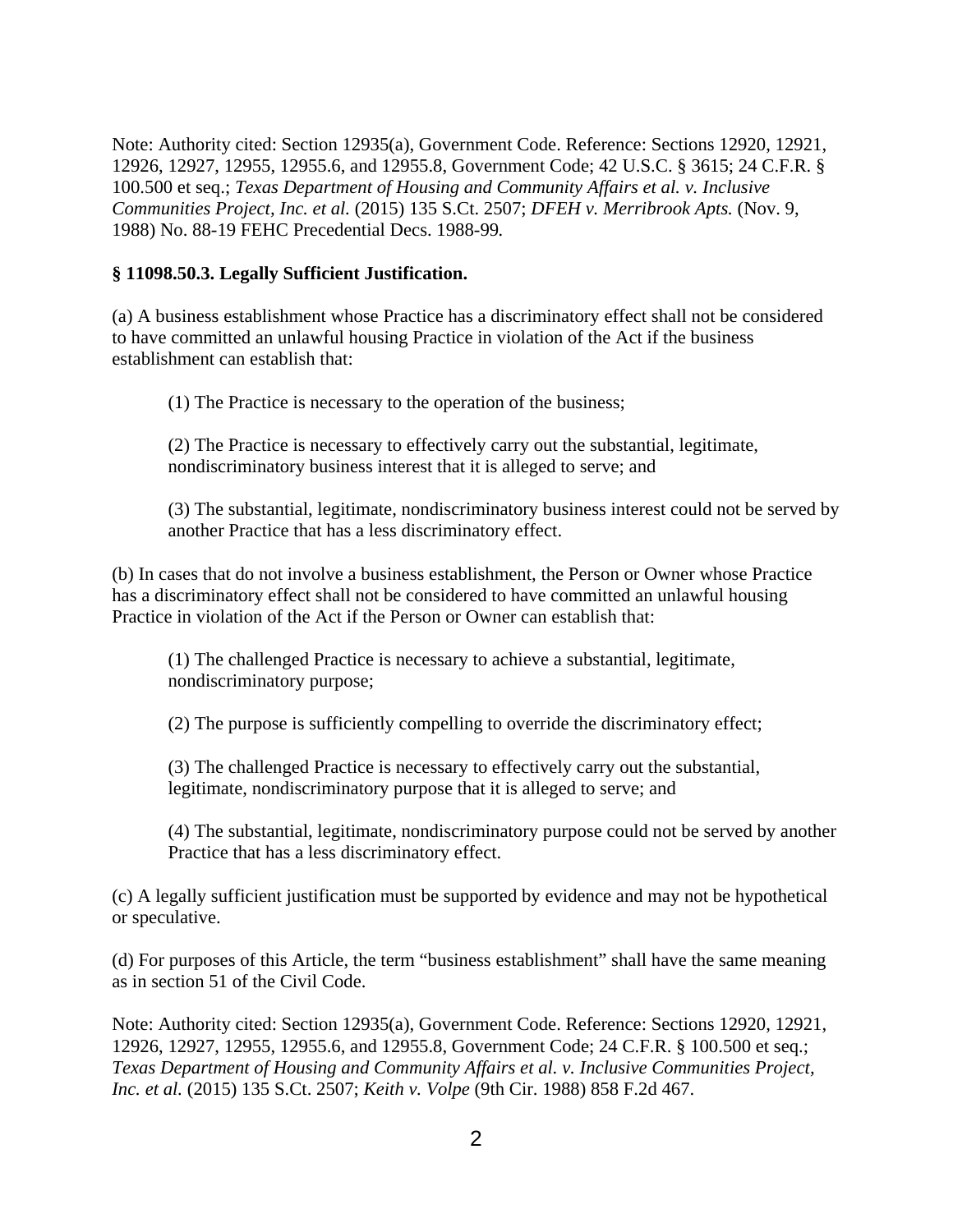#### **§ 11098.50.4. Relationship of Legally Sufficient Justification to Intentional Violations.**

A demonstration that a Practice is supported by a legally sufficient justification, as defined in section 11098.50.3, may not be used as a defense against a claim of intentional violations.

Note: Authority cited: Section 12935(a), Government Code. Reference: Sections 12920, 12921, 12926, 12927, 12955, 12955.6, and 12955.8, Government Code; 24 C.F.R. § 100.500 et seq.; *Texas Department of Housing and Community Affairs et al. v. Inclusive Communities Project, Inc. et al.* (2015) 135 S.Ct. 2507; *Keith v. Volpe* (9th Cir. 1988) 858 F.2d 467; *Johnson v. Macy* (C.D. Cal. Nov. 16, 2015) 145 F.Supp.3d 907; *Borja–Valdes v. City and Cnty. of San Francisco* (N.D. Cal. Sep. 18, 2015) 2015 WL 5522287; *Lowe v. City of Monrovia* (9th Cir. 1985) 775 F.2d 998.

#### **§ 11098.50.5. Financial Assistance Practices with Discriminatory Effect**

Practices prohibited under this section in connection with loans and financial assistance include, but are not limited to, the following:

(a) Determining the type of loan or other financial assistance to be provided with respect to a Dwelling, or fixing the amount, interest rate, cost, duration, or other terms or conditions for a loan or other financial assistance for a Dwelling or which is secured by residential real estate, because of membership in a Protected Class; and

(b) Servicing of loans or other financial assistance with respect to Dwellings in a manner that discriminates, or servicing of loans or other financial assistance which is secured by residential real estate in a manner that discriminates, or providing such loans or financial assistance with other terms or conditions that discriminate, because of membership in a Protected Class.

Note: Authority cited: Section 12935(a), Government Code. Reference: Sections 12920, 12921, 12926, 12927, 12955, 12955.6, and 12955.8, Government Code; 24 C.F.R. § 100.120 et seq.; 24 C.F.R. § 100.500 et seq.

#### **§ 11098.50.6. Residential Real Estate-Related Practices with Discriminatory Effect**

Practices prohibited under this section in connection with a residential real estate-related transaction include, but are not limited to, the following:

(a) Failing or refusing to provide to any individual information regarding the availability of loans or other financial assistance, application requirements, procedures or standards for the review and approval of loans or financial assistance, or providing information which is inaccurate or different from that provided others, because of membership in a Protected Class; and

(b) Providing, failing to provide, or discouraging the receipt of loans or other financial assistance in a manner that discriminates in their cost, rate of denial, or terms and conditions, or otherwise discriminates in their availability because of membership in a Protected Class.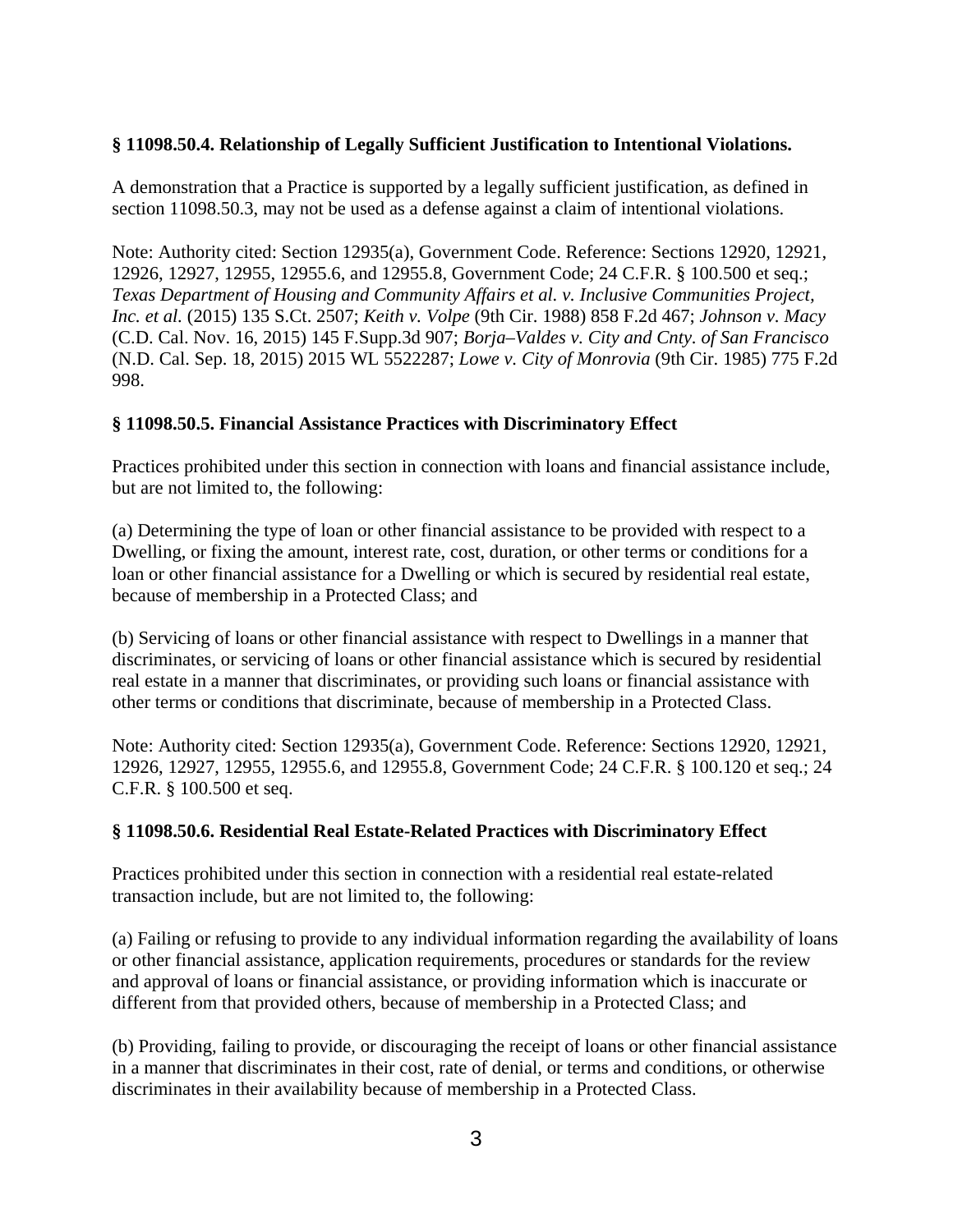Note: Authority cited: Section 12935(a), Government Code. Reference: Sections 12920, 12921, 12926, 12927, 12955, 12955.6, and 12955.8, Government Code; 24 C.F.R. § 100.120 et seq.; 24 C.F.R. § 100.500 et seq.

# **Article 6. Discrimination in Land Use Practices**

#### **§ 11098.60.1. Definitions.**

(a) "Public Land Use Practices" include all government regulation of land use in connection with existing or proposed housing, including:

(1) Ordinances, resolutions, actions, policies, decisions, authorizations, denials, approvals, zoning, use permits, variances, and other actions authorized under the California Planning and Zoning Law (Title 7 (commencing with section 65000)), the California Redevelopment Law (Health & Safety Code Sec.33320 et seq.), and other federal and state laws regulating the development and transfer of property;

- (2) Other Practices related to regulation of land use; and
- (3) Adoption or implementation of housing programs.

(b) "Private Land Use Practices" include all private contractual regulation of property, including covenants, deed restrictions, and other constraints on transfer or use of property, whether or not recorded with a county.

Note: Authority cited: Section 12935(a), Government Code. Reference: Sections 12920, 12921, 12926, 12927, 12955, 12955.6, 12955.8, 12956.1, 12956.2, Government Code.

#### **§ 11098.60.2. Discrimination in Land Use Practices and Housing Programs Prohibited**

Except as specifically provided in other statutes regulating land use practices, housing, and housing programs, and where those statutes are not in violation of federal fair housing laws, it shall be unlawful for the State, a city, county, city and county, any other local government agency, or any other Person or Owner, to do any of the following:

(a) Enact or implement Public or Private Land Use Practices, that restrict or deny residence, land ownership, tenancy, or any other land use benefit or housing opportunities, or otherwise make housing opportunities unavailable or deny Dwellings to individuals because of membership in a Protected Class or the intended occupancy of any Dwelling by individuals in a Protected Class;

(b) Deny, restrict, condition, or render infeasible the enjoyment of residence, land ownership, tenancy, or any other land use benefit related to housing opportunities, or otherwise make housing opportunities unavailable or deny Dwellings to individuals because of membership in a Protected Class or the intended occupancy of any Dwelling by individuals in a Protected Class;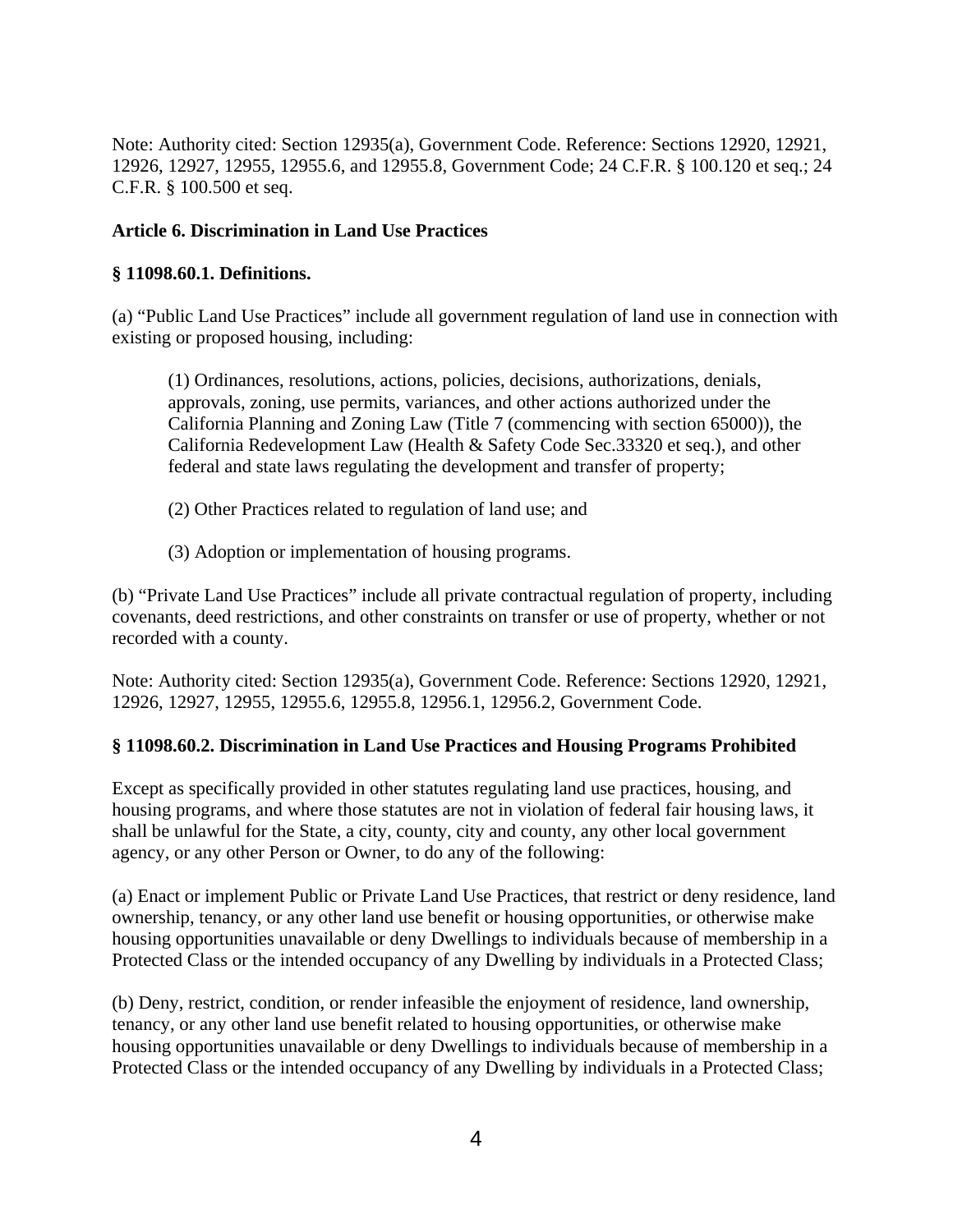(c) Deny, condition, or make Public or Private Land Use decisions or authorizations, or impose different requirements than generally imposed, that restrict or deny housing opportunities or the enjoyment of residence, land ownership, tenancy, or any other land use benefit related to residential use, or that otherwise make housing opportunities unavailable or deny Dwellings to individuals because of membership in a Protected Class or the intended occupancy of any Dwelling by individuals in a Protected Class;

(d) Enact or implement Practices that provide different, limited, or no governmental services such as water, sewer, garbage collection, code enforcement, or other municipal services in connection with the enjoyment of residence, land ownership, tenancy, or any other land use benefit related to residential use or in connection with a Dwelling, or otherwise make unavailable such services, because of membership in a Protected Class or the intended occupancy of any Dwelling by individuals in a Protected Class;

(e) Limit the use of privileges, services, or facilities associated with a Dwelling, or otherwise making unavailable such privileges, services or facilities because of membership in a Protected Class or the intended occupancy of any Dwelling by individuals in a Protected Class;

(f) Use, approve of, or implement restrictive covenants that restrict sale or use of property on the basis of a Protected Class, or the intended occupancy of any Dwelling by individuals in a Protected Class, regardless of whether accompanied by a statement that the restrictive covenant is repealed or void;

(g) Enact, implement, or operate housing programs or Practices that restrict or deny the enjoyment of residence, land ownership, tenancy, or any other land use benefit related to residential use, or in connection with a Dwelling or otherwise make housing opportunities unavailable or deny Dwellings to individuals because of membership in a Protected Class, or the intended occupancy of any Dwelling by individuals in a Protected Class;

(h) Refuse or fail to make reasonable accommodations in Public Land Use Practices, or ordinances, rules, policies, Practices or services related to the enjoyment of residence, land ownership, tenancy, or any other land use benefit related to residential use, or in connection with a Dwelling, pursuant to section 11098.26, including charging a fee for seeking or processing a reasonable accommodation, or using a variance or conditional use permit process rather than a reasonable accommodation process to respond to a request for a reasonable accommodations, if the process takes into consideration different criteria or processes than those required for consideration as a reasonable accommodation; and

(i) Refuse or fail to make reasonable modifications in housing programs or Dwellings when such modifications are required by law.

Note: Authority cited: Section 12935(a), Government Code. Reference: Sections 12920, 12921, 12926, 12927, 12955, 12955.6, 12955.8, 12956.1, and 12956.2, Government Code; 24 C.F.R. § 100.70 et seq.; 24 C.F.R. § 100.500 et seq.; *Turning Point, Inc. v. City of Caldwell* (9th Cir. 1996) 74 F.3d 941; *Broadmoor San Clemente Homeowners v. Nelson* (1994) 25 Cal.App.4th 1*; Hall v. Butte Home Health* (1997) 60 Cal.App.4<sup>th</sup> 308; Joint Statement of the U.S. Dept. of Justice and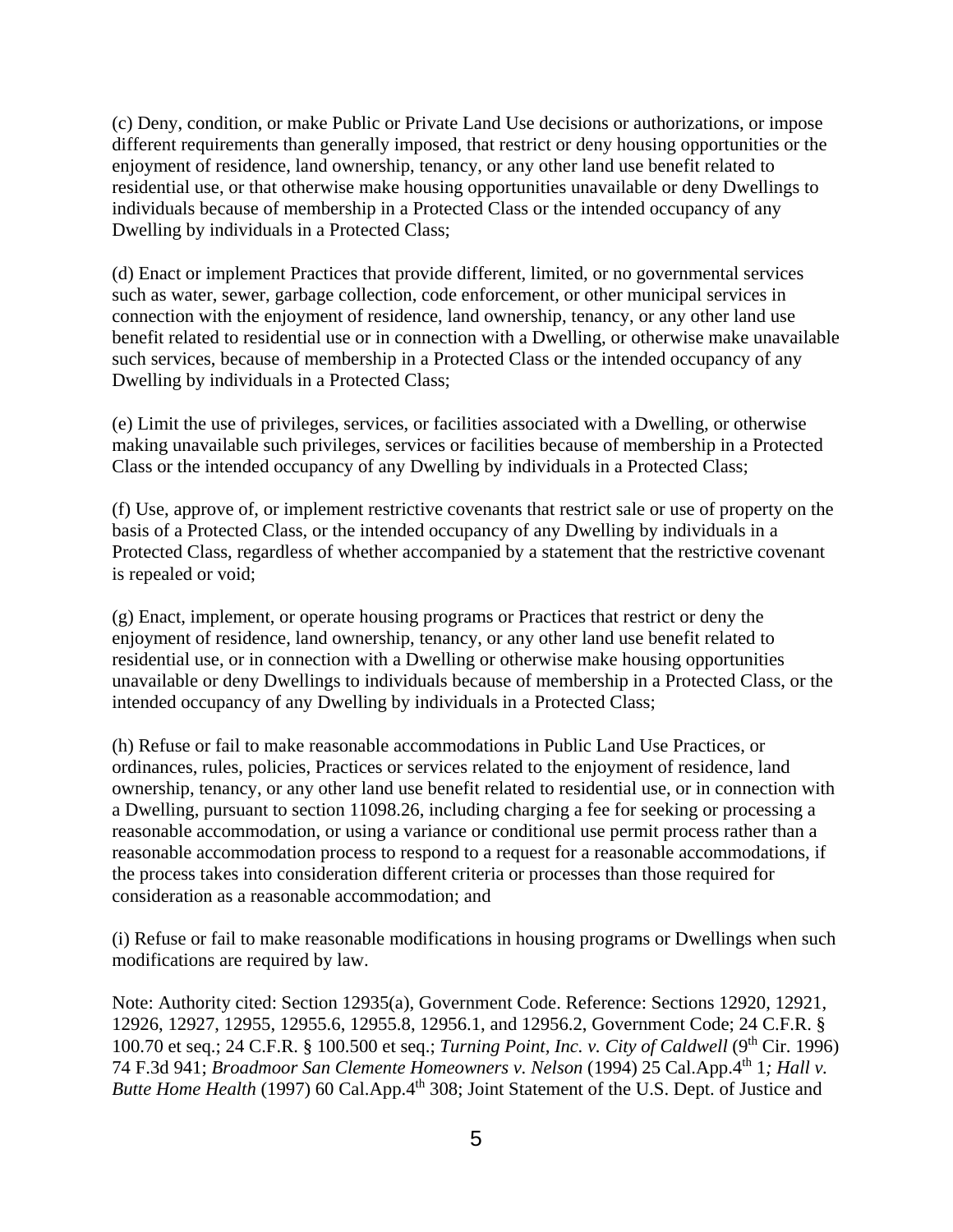the U.S. Dept. of Housing and Urban Development, Group Homes, Local Land Use, and the Fair Housing Act (Aug. 1999); U.S. Dept. of Housing and Urban Development, Office of General Counsel Guidance on Application of Fair Housing Act Standards to the Enforcement of Local Nuisance and Crime-Free Housing Ordinances Against Victims of Domestic Violence, Other Crime Victims, and Others Who Require Police of Emergency Services (September 13, 2016).

#### **§ 11098.60.3. Land Use Practices with Discriminatory Effect**

Practices prohibited under section 11098.60.2 shall be unlawful if they have a discriminatory effect on individuals because of membership in a Protected Class, pursuant to Article 5.

Note: Authority cited: Section 12935(a), Government Code. Reference: Sections 12920, 12921, 12926, 12927, 12955, 12955.6, 12955.8, 12956.1, and 12956.2, Government Code; 24 C.F.R. § 100.70 et seq.; 24 C.F.R. § 100.500 et seq.; *Texas Department of Housing and Community Affairs et al. v. Inclusive Communities Project, Inc. et al.* (2015) 135 S.Ct. 2507; *Keith v. Volpe*  (9th Cir. 1988) 858 F.2d 467; Joint Statement of the U.S. Dept. of Justice and the U.S. Dept. of Housing and Urban Development, Group Homes, Local Land Use, and the Fair Housing Act (Aug. 1999); U.S. Dept. of Housing and Urban Development, Office of General Counsel Guidance on Application of Fair Housing Act Standards to the Enforcement of Local Nuisance and Crime-Free Housing Ordinances Against Victims of Domestic Violence, Other Crime Victims, and Others Who Require Police of Emergency Services (September 13, 2016).

# **§ 11098.60.4. Specific Practices Related to Land Use Practices**

It shall be an unlawful public land use practice to:

(a) Enact or enforce ordinances or practices requiring owners or persons to take actions against individuals based upon broad definitions of nuisance or unlawful conduct to the extent that such ordinances or practices restrict or deny residence, land ownership, tenancy, or any other land use benefit or housing opportunities, or otherwise make housing opportunities unavailable or deny dwellings to individuals because of membership in a protected class or the intended occupancy of any dwelling by individuals in a protected class, or have a discriminatory effect on individuals because of membership in a protected class, pursuant to Article 5.

Note: Authority cited: Section 12935(a), Government Code. Reference: Sections 12920, 12921, 12926, 12927, 12955, 12955.6, 12955.8, 12956.1, and 12956.2, Government Code; 24 C.F.R. § 100.70 et seq.; 24 C.F.R. § 100.500 et seq.; Joint Statement of the U.S. Dept. of Justice and the U.S. Dept. of Housing and Urban Development, Group Homes, Local Land Use, and the Fair Housing Act (Aug. 1999); U.S. Dept. of Housing and Urban Development, Office of General Counsel Guidance on Application of Fair Housing Act Standards to the Enforcement of Local Nuisance and Crime-Free Housing Ordinances Against Victims of Domestic Violence, Other Crime Victims, and Others Who Require Police of Emergency Services (September 13, 2016).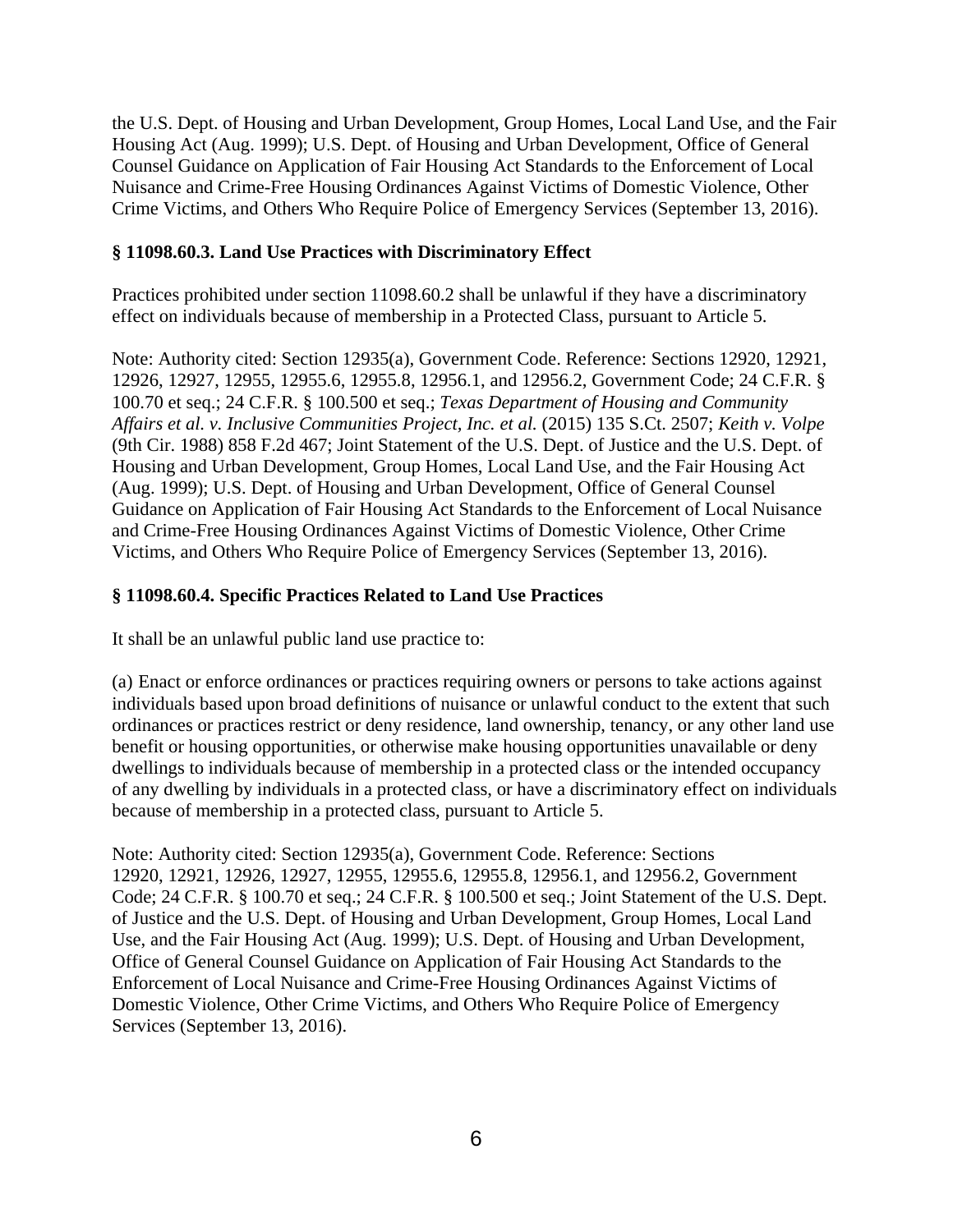# **Article 7. Consideration of Criminal History Information in Housing**

# **§ 11098.70.1. Discriminatory Effect of Criminal History Information.**

Any Practice of a Person or Owner that includes the use of, inquiries about, or solicitation of information about criminal history is unlawful if it has a discriminatory effect under Article 5 and Government Code section 12955.8.

Note: Authority cited: Section 12935(a), Government Code. Reference: Sections 12920, 12921, 12927, 12955, and 12955.8, Government Code; U.S. Dept. of Housing and Urban Development, Office of General Counsel Guidance on Application of Fair Housing Standards to the Use of Criminal Records by Providers of Housing and Real Estate-Related Transactions (Apr. 2016); United States of America's Statement of Interest, Doc. No. 102, *The Fortune Society, Inc. v. Sandcastle Towers Housing Development Fund Corp., et al.*, Civil Action No. CV-14-6410 (VMS), U.S. District Court, Eastern District of New York (Filed 10/18/2016).

# **§ 11098.70.2. Discriminatory Statements Regarding Criminal History**

A notice, advertisement, application, or other written or oral statement regarding criminal history or criminal records that conflicts with the provisions in this Article and Article 5 shall be a violation of the Act.

Note: Authority cited: Section 12935(a), Government Code. Reference: Sections 12920, 12921, 12926, 12927, 12955, and 12955.6, Government Code; 24 C.F.R. § 100.500 et seq.

# **§ 11098.70.3. Plaintiff's Burden of Proof in Discriminatory Effects Cases Related to Criminal History Information.**

(a) Overbroad or arbitrary inquiries into or use of criminal history information in housing may have a discriminatory effect on members of Protected Classes. A discriminatory effect may be established through the use of conviction statistics or by any other evidence that establishes a discriminatory effect.

(b) State or national level statistics showing substantial disparities in the conviction records of individuals based on membership in a Protected Class are presumptively sufficient to establish a discriminatory effect of a Practice under Article 5, unless there is a persuasive basis to expect a different result from local statistics, after accounting for any particularized circumstances such as the relevant geographic area for the applicant pool, the types of convictions being considered, or the particular type of housing or housing related service. Regardless of the data used, determining whether a Practice results in a discriminatory effect is ultimately a fact-specific and case-specific inquiry.

Note: Authority cited: Section 12935(a), Government Code. Reference: Sections 12920, 12921, 12927, 12955, and 12955.8, Government Code; U.S. Dept. of Housing and Urban Development, Office of General Counsel Guidance on Application of Fair Housing Standards to the Use of Criminal Records by Providers of Housing and Real Estate-Related Transactions (Apr. 2016);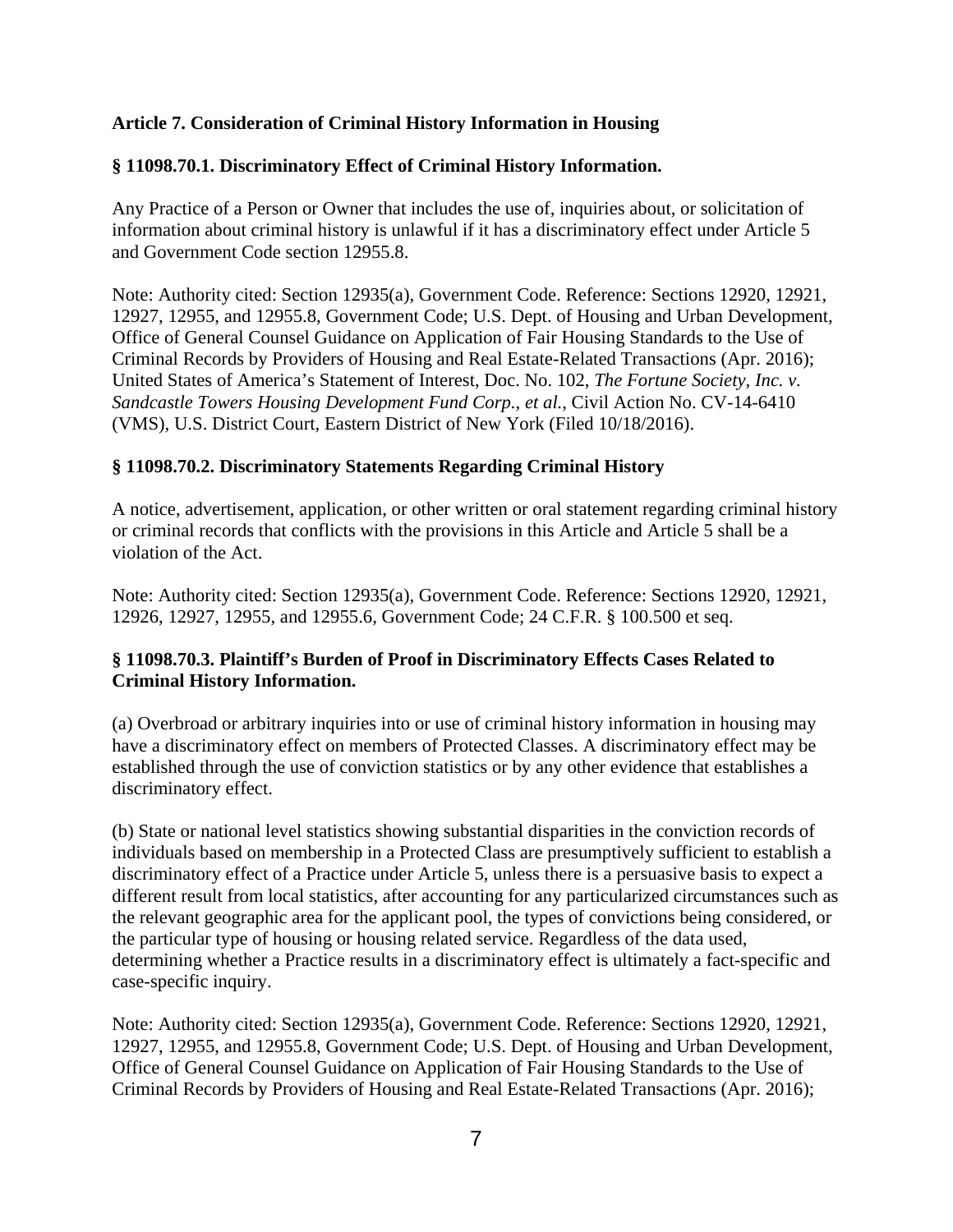United States of America's Statement of Interest, Doc. No. 102, *The Fortune Society, Inc. v. Sandcastle Towers Housing Development Fund Corp., et al.*, Civil Action No. CV-14-6410 (VMS), U.S. District Court, Eastern District of New York (Filed 10/18/2016).

# **§ 11098.70.4. Establishing a Legally Sufficient Justification Relating to Criminal History Information**

(a) Persons or Owners with a Practice of soliciting, inquiring about, or using criminal history information that has a discriminatory effect on individuals in Protected Classes must be able to prove that the practice meets all of the prongs of a legally sufficient justification under Article 5 and in this section.

(b) In order to meet their burden of establishing a legally sufficient justification under Article 5 and this section, Persons or Owners must:

(1) Identify a specific substantial, legitimate, nondiscriminatory interest supporting the Practice, such as a risk to the safety of its residents, employees, or property;

(2) Take into account the nature and severity of an individual's conviction and the amount of time that has passed since the criminal conduct occurred;

(3) Limit consideration to convictions that are directly related to an individual's capacity and likelihood of fulfilling the obligations related to the housing or services. (For example, a recent conviction for burglary or passing bad checks could be directly related to tenancy obligations, while a conviction for bigamy or a non-alcohol related traffic offense would not likely be directly related to tenancy or a real estate loan or transaction; and

(4) Prove that its Practice actually achieves the identified interest, which includes proving that its Practice accurately distinguishes between criminal conduct that poses a demonstrable risk to its proffered interest and criminal conduct that does not.

(c) Whether a less discriminatory alternative is sufficient to defeat an allegation of a discriminatory effect will depend on the particulars of the criminal history information Practice under challenge, provided that the implementation of the Practice does not violate section 11098.70.5.

(1) A Practice that takes into account individualized, mitigating information and evidence of rehabilitation before making an adverse decision may constitute a less discriminatory alternative. Such mitigating information could include, but is not limited to:

(A) Facts or circumstances surrounding the criminal conduct;

(B) The age of the individual at the time of the conduct;

(C) The amount of time that has passed since the conviction;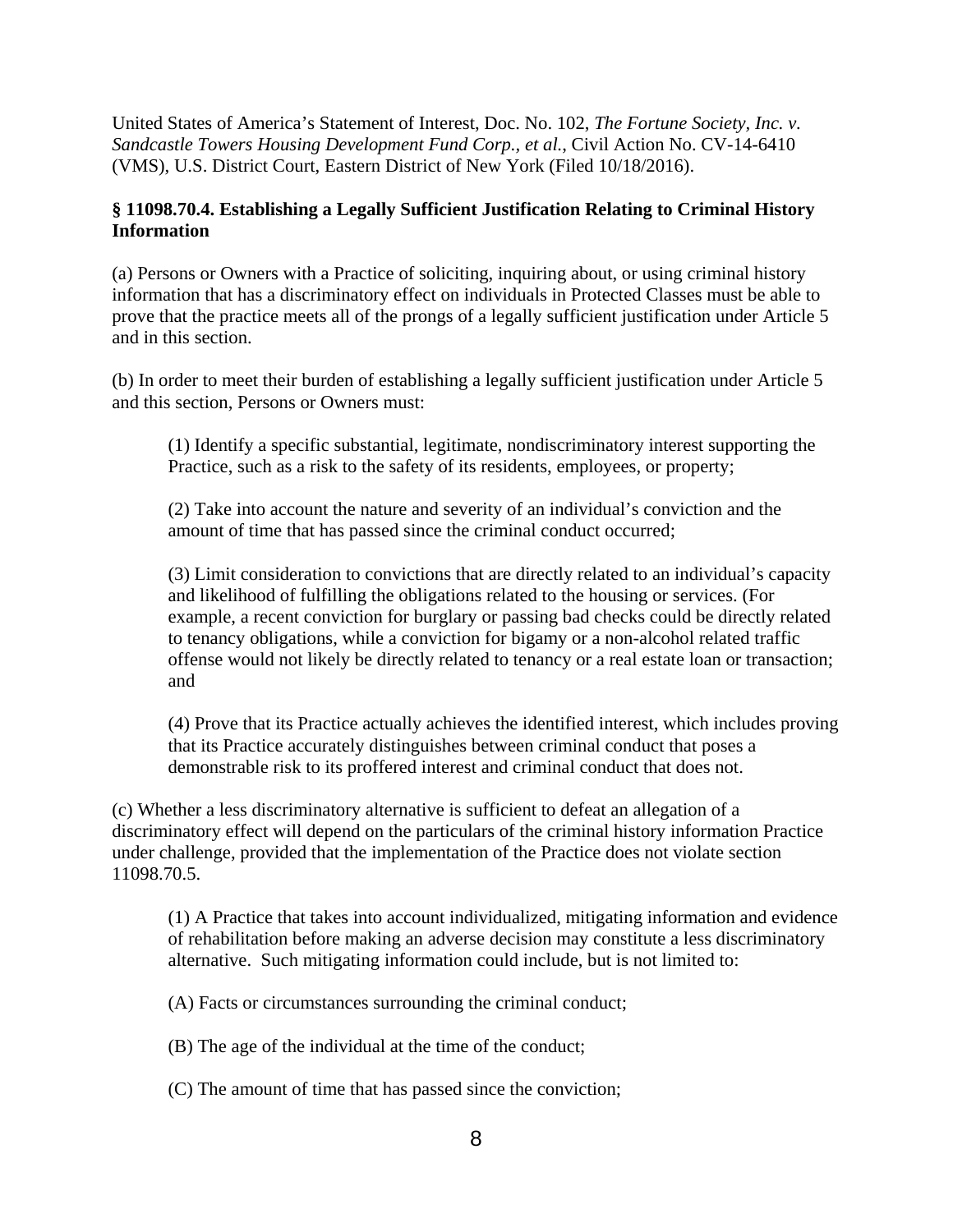(D) Evidence that the individual has maintained a good tenant history before and/or after the conviction; and

(E) Evidence of rehabilitation efforts.

(2) Delaying obtaining or considering a third party report on criminal history until after an individual's financial and other qualifications are verified may constitute a less discriminatory alternative.

(3) If a Person or Owner has a policy on the use of criminal history in housing decisions, providing a copy or description of the policy to an individual upon request may constitute part of a less discriminatory alternative.

(4) If a Person or Owner's application form or other forms inquire about criminal history, including on the form space for an individual to explain or provide additional information about rehabilitation or other mitigating circumstances, or, alternatively, offering to meet with an individual upon request, may constitute a less discriminatory alternative.

Note: Authority cited: Section 12935(a), Government Code. Reference: Sections 12920, 12921, 12927, 12955, and 12955.8, Government Code; U.S. Dept. of Housing and Urban Development, Office of General Counsel Guidance on Application of Fair Housing Standards to the Use of Criminal Records by Providers of Housing and Real Estate-Related Transactions (Apr. 2016); United States of America's Statement of Interest, Doc. No. 102, *The Fortune Society, Inc. v. Sandcastle Towers Housing Development Fund Corp., et al.*, Civil Action No. CV-14-6410 (VMS), U.S. District Court, Eastern District of New York (Filed 10/18/2016).

# **§ 11098.70.5. Intentional Violations Liability and the Use of Criminal History**

(a) Inquiries or solicitation of information about, or use of criminal history information in housing Practices, may be a discriminatory Practice if membership in a Protected Class is a motivating factor in the decision. This includes cases where selective use of the information is demonstrated to be a pretext for unequal treatment of individuals who are members of a Protected Class.

(1) For example, the fact that a defendant has acted upon criminal history information differently for a member of a Protected Class than the defendant has acted upon comparable information for another individual is strong evidence that the defendant was not considering criminal history information uniformly.

(2)Pretext also may be shown where evidence establishes that the defendant did not actually know of the individual's criminal record at the time of the alleged discrimination.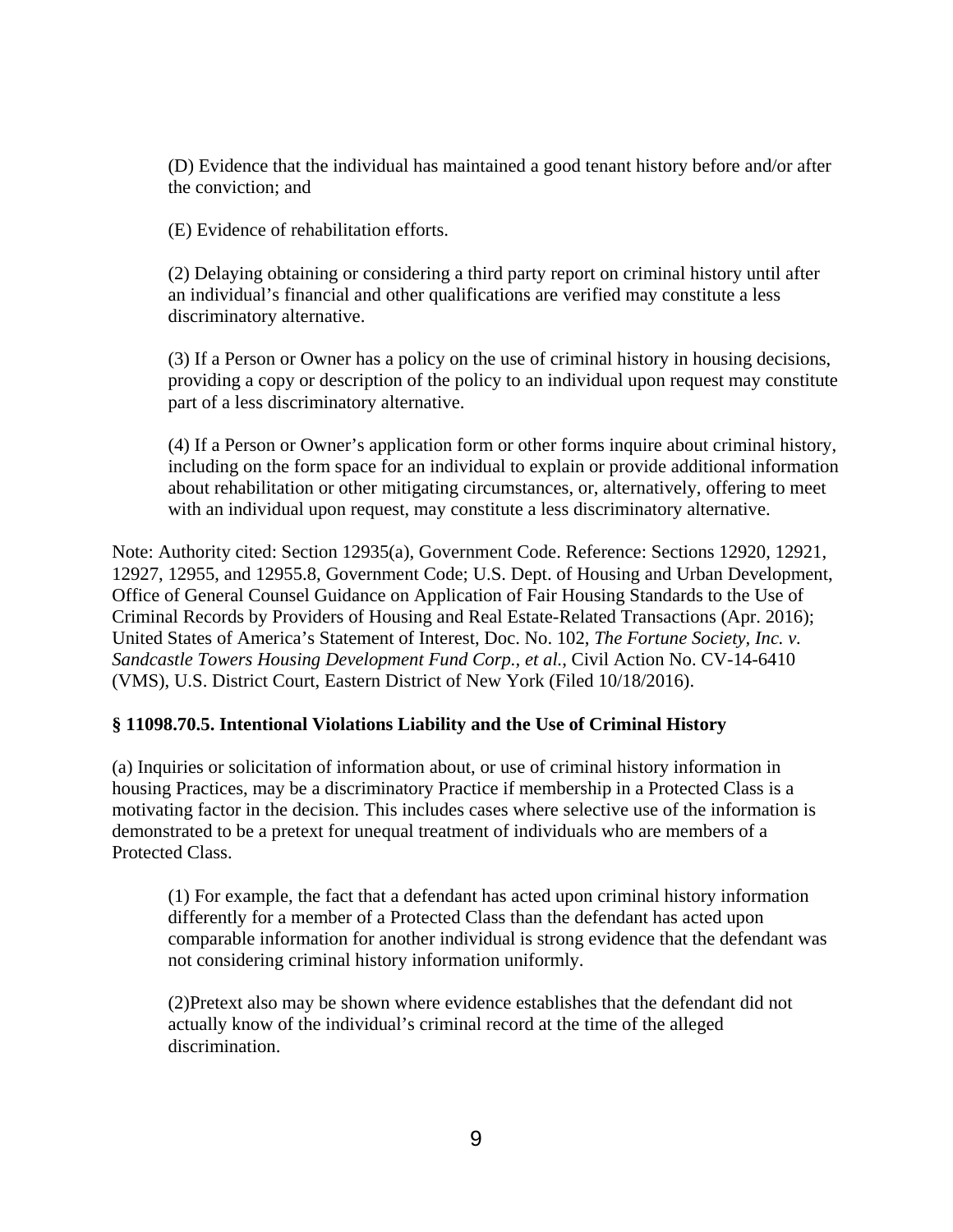Note: Authority cited: Section 12935(a), Government Code. Reference: Sections 12920, 12921, 12927, 12955, and 12955.8, Government Code; *Allen v. Muriello* (7th Cir. 2000) 217 F. 3rd 517; *Johnson v. Macy* (C.D. Cal. Nov. 16, 2015) 145 F.Supp.3d 907; U.S. Dept. of Housing and Urban Development, Office of General Counsel Guidance on Application of Fair Housing Standards to the Use of Criminal Records by Providers of Housing and Real Estate-Related Transactions (Apr. 2016).

#### **§ 11098.70.6. Specific Practices Related to Criminal History Information**

(a) It is unlawful for a Person or Owner to:

(1) Use, inquire, or solicit information about any charge, arrest, indictment, or detention by any law enforcement or military authority that did not result, or has not yet resulted, in a conviction.

(2) Use, inquire, or solicit information about any referral to or participation in a pre-trial or post-trial diversion program; provided that if this information was provided by an individual for purposes of offering mitigating information or evidence of rehabilitation, a Person or Owner may use such information.

(3) Use, inquire, or solicit information about any criminal records that are dismissed, vacated, expunged, sealed or closed by judicial action or by statute; provided that if this information was provided by an individual for purposes of offering mitigating information or evidence of rehabilitation, a Person or Owner may use such information.

(4) Use a "blanket prohibition" that covers all individuals with any conviction record whatsoever, without distinguishing between criminal conduct that indicates a demonstrable risk to the proffered substantial, legitimate, nondiscriminatory interest and criminal conduct that does not indicate such a demonstrable risk.

(b) There is a rebuttable presumption that a conviction that is seven or more years old does not indicate a demonstrable risk to the safety of residents, employees, or property.

(c) Persons or Owners who obtain investigative consumer reports such as criminal history information from third parties are also subject to the requirements of applicable federal and state law regarding such reports, including the Fair Credit Reporting Act (15 U.S.C. Sect. 1681 *et seq*.) and the California Consumer Credit Reporting Agencies Act, Cal. Civ. Code §§ 1785.2 *et seq*., including California Civil Code §§ 1785.10 *et seq*. (Consumer Credit Reporting Agencies) and specifically including §§ 1787.20 *et seq*. and 1785.13, and §§ 1786.*10 et seq*., (Investigative Consumer Reporting Agencies) specifically including § 1786.18 and § 1786.50.

Note: Authority cited: Section 12935(a), Government Code. Reference: Sections 12920, 12921, 12927, 12955, and 12955.8, Government Code; U.S. Dept. of Housing and Urban Development, Office of General Counsel Guidance on Application of Fair Housing Standards to the Use of Criminal Records by Providers of Housing and Real Estate-Related Transactions (Apr. 2016); United States of America's Statement of Interest, Doc. No. 102, *The Fortune Society, Inc. v.*